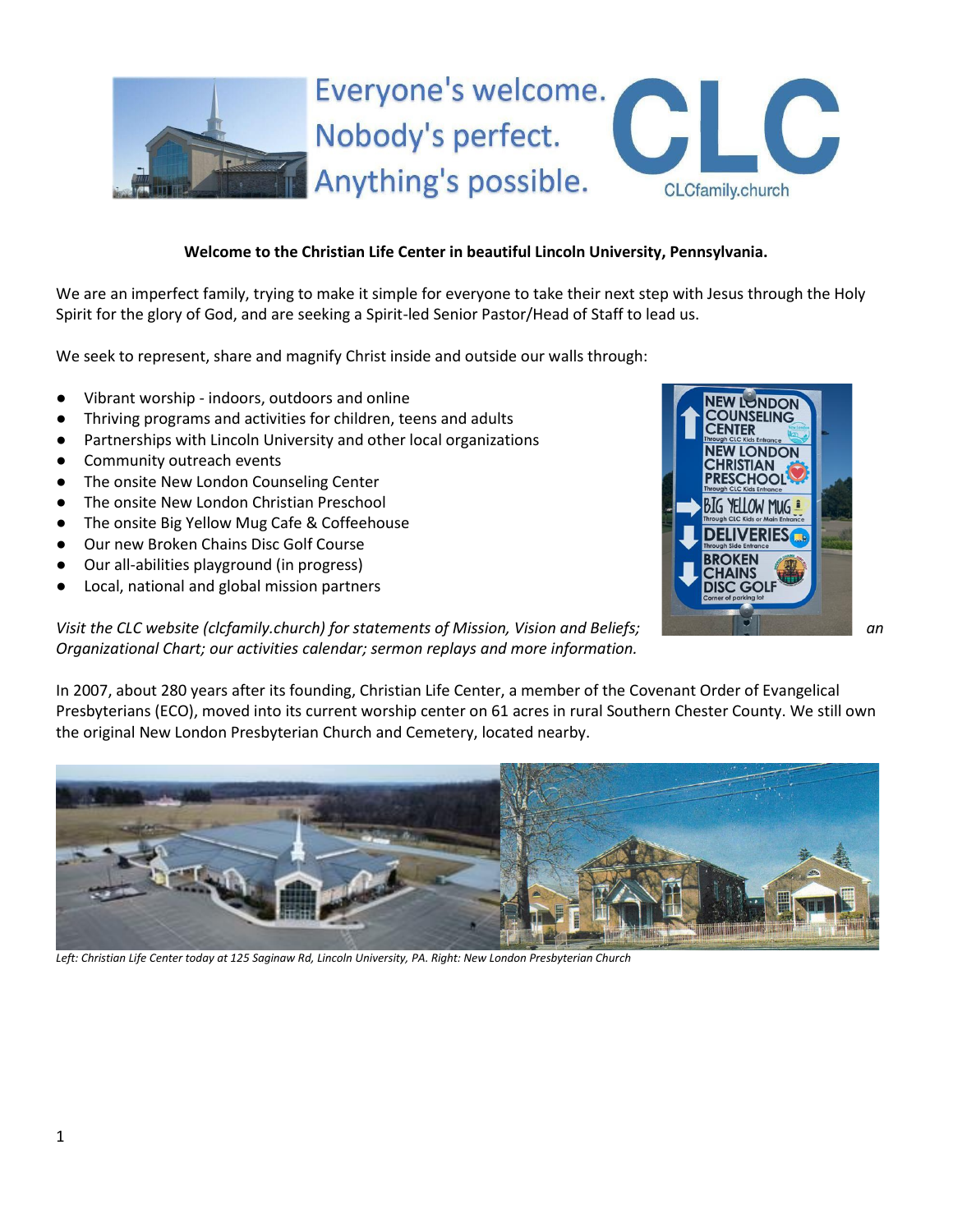

*Left: Aerial view of Christian Life Center. Right: Current view of our playground, including Phase 1 of our all-abilities playground.*

## **POSITION DESCRIPTION - for Senior Pastor/Head of Staff, Christian Life Center**

The Senior Pastor/Head of Staff reports to the Board of Elders and has the primary responsibility for preaching and teaching the Word of God, casting the vision of the CLC and for leading the staff and equipping the elders. At minimum, we are seeking an individual with a Master of Divinity or Master in Biblical Studies or Master of Theology and at least five years of experience in a pastoral setting.

## **WORD AND SACRAMENT -** The Senior Pastor will:

- Be passionate about sharing the good news of Jesus Christ
- Be the primary preacher for the church, preparing and teaching God's Word through sound doctrine with relevance, authenticity and a focus on applying truths of Scripture to daily life
- Administer the Sacraments of Baptism and Communion according to the practices of ECO

## **SHEPHERDING** - The Senior Pastor will:

- Effectively communicate the vision of the church
- Be personally involved in the pastoral care of individuals, couples and families
- Be personally committed to prayer and Bible study, as well as providing discipleship to others individually and corporately

#### **LEADERSHIP DEVELOPMENT** - The Senior Pastor will:

- Nurture the physical, spiritual and emotional health of staff, elders and laity
- Embrace a team approach that strengthens collaboration and unity among elders, staff and ministry leaders
- Serve as moderator of the Elder Board
- Work with elders and Personnel Team to establish budget goals and measurable objectives for all staff in keeping with the mission and vision of the church

## **ACCOUNTABILITY AND SELF CARE** - The Senior Pastor will:

- Attend well to her/his family's spiritual, emotional and physical well-being
- Participate in weekly Sabbath rest, seasonal renewal and continuing education activities
- Participate in an annual job review with the Personnel Team who report to the Elder Board

#### **DENOMINATIONAL AFFILIATION** - The Senior Pastor will:

- Be or become ordained to Word and Sacrament within ECO
- Support the ministry objectives of the ECO and the Heritage Presbytery

#### **GENERAL SKILLS** - The Senior Pastor will:

- Be appropriately transparent with the many, intimately transparent with the few and willing to accept input from those whom she/he leads
- Be emotionally mature in interpersonal relations with strong problem solving, conflict resolution and listening skills
- Have strong communication skills
- Have an ability to build partnerships in mission and ministry
- Have effective time management skills